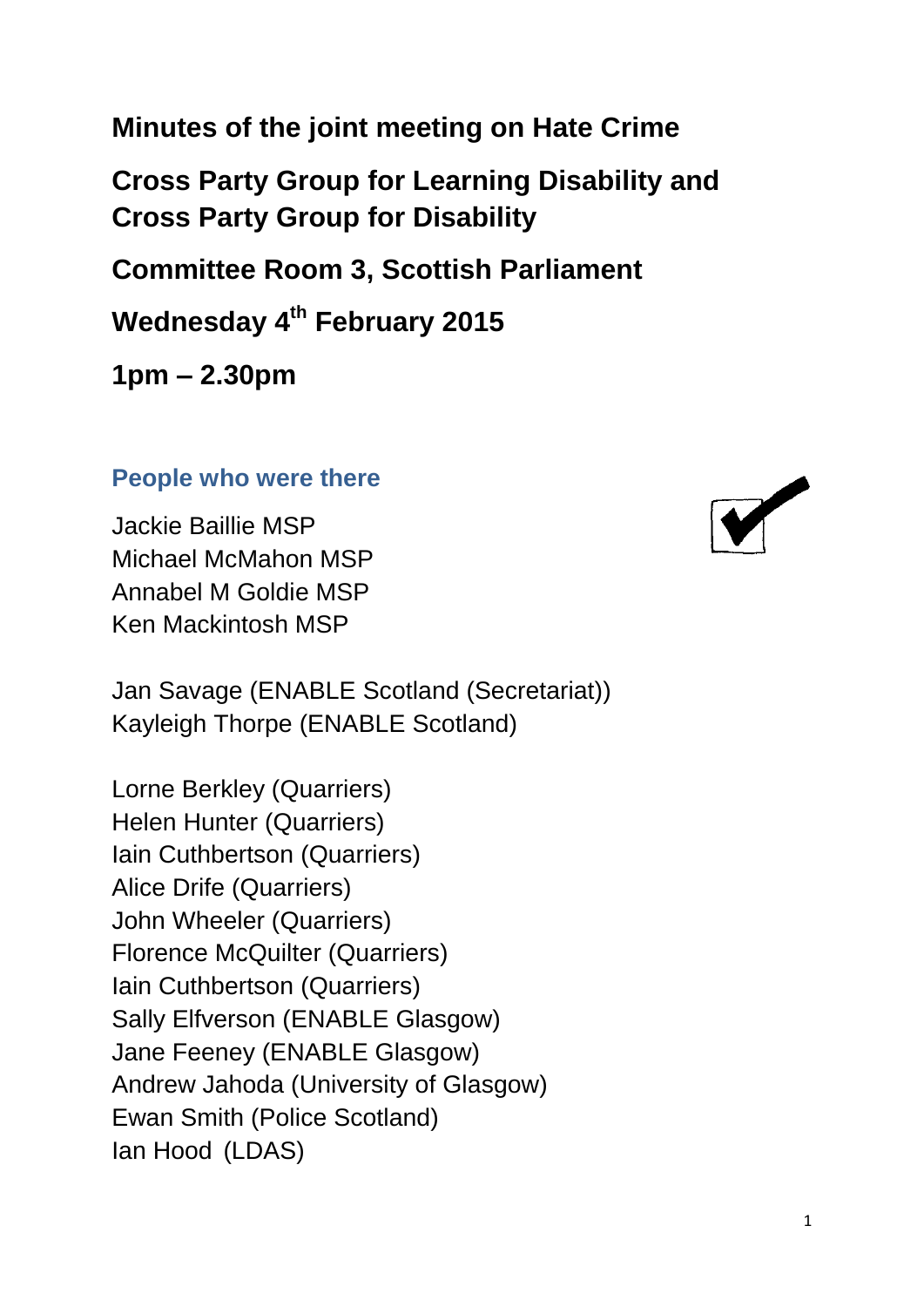Rhona Neill (People First) Keith Lynch (People First) Sue Kelly (Inclusion Scotland) Ewan Hamilton (Key Community Supports) Maureen Martin (Edinburgh Development Group) Frances MacDonald(Edinburgh Development Group) Sofi Taylor (NHS Greater Glasgow and Clyde) Alistair Low (NHS Greater Glasgow and Clyde) Faye Keogh (Turning Point Scotland) Ross Gilligan (Disability Agenda Scotland) Sam Cairns (Equal Say) Kirsty McDonald (Equal Say) Eric Mitchell (Capability Scotland) Maureen McAllister (Arthritis Care Scotland) Rachel Le Noan (Down's Syndrome Scotland) Duncan Fisher (The Big Partnership) Lisa Ross (Mindroom) Jacq Kelly (Leonard Cheshire Disability) Robert MacBean (The National Autistic Society) Gloria Greganti (ARK Housing Association) Sylvia Crick (ARC Scotland)

#### **People who could not come and sent apologies**

Sarah Waterson (RNIB Scotland) Diane Willis

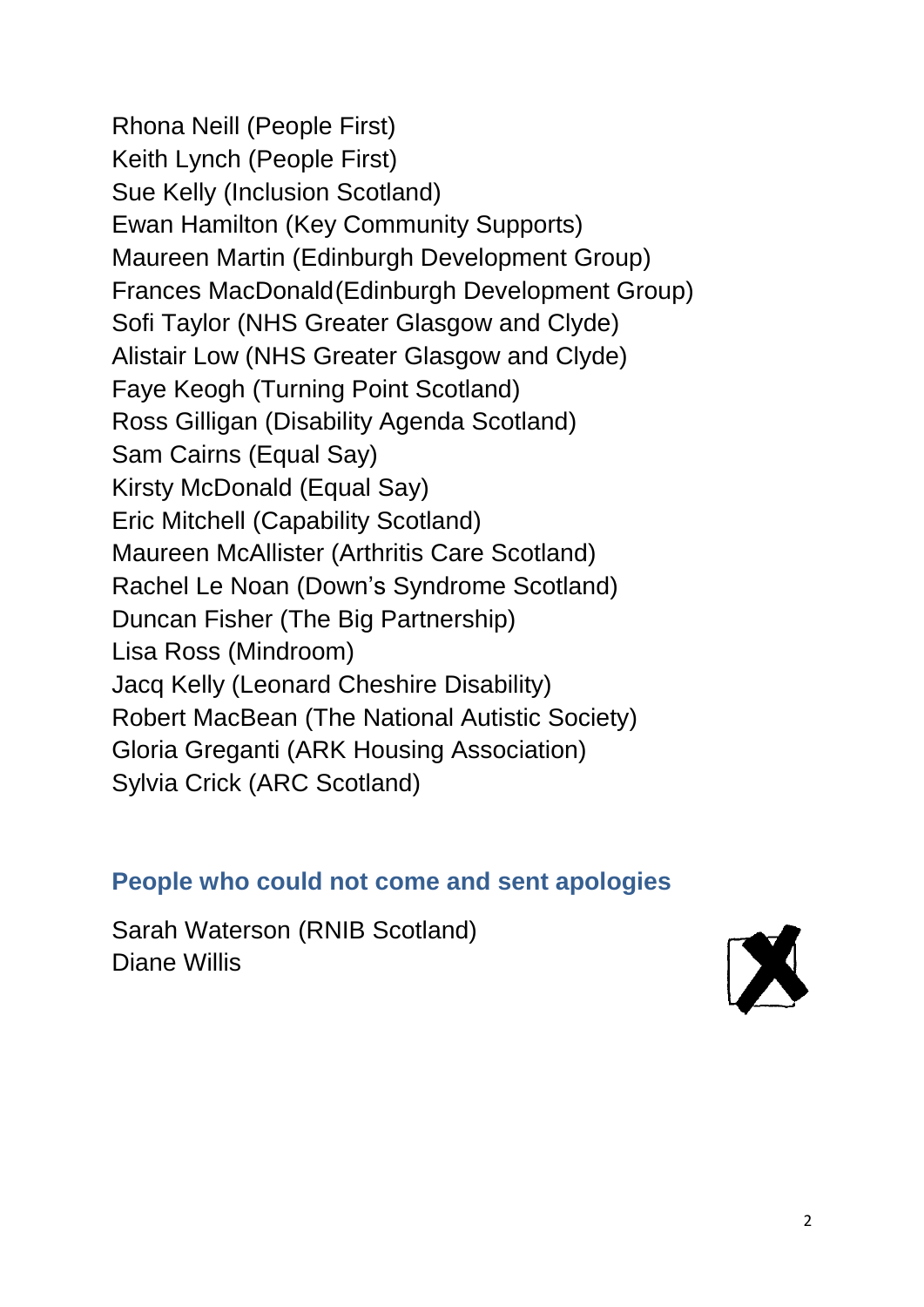#### **1. Welcome**

Michael McMahon welcomed everyone to the meeting.

He said today was a joint meeting between the Cross Party Group for Learning Disability and the Cross Party Group for Disability.



He said it was good the 2 groups had come together to talk about hate crime.

## **2. ENABLE Scotland's Be The Change campaign**

Andrew Jahoda is Professor of Learning Disabilities at the University of Glasgow.

He talked about ENABLE Scotland's

Be The Change campaign.

This is a campaign against bullying of people who have learning disabilities.

Andrew said that children who have learning disabilities are more likely to be bullied than children who don't have learning disabilities.





He said more children need to understand about learning disability. This will make them less likely to bully children who have a learning disability.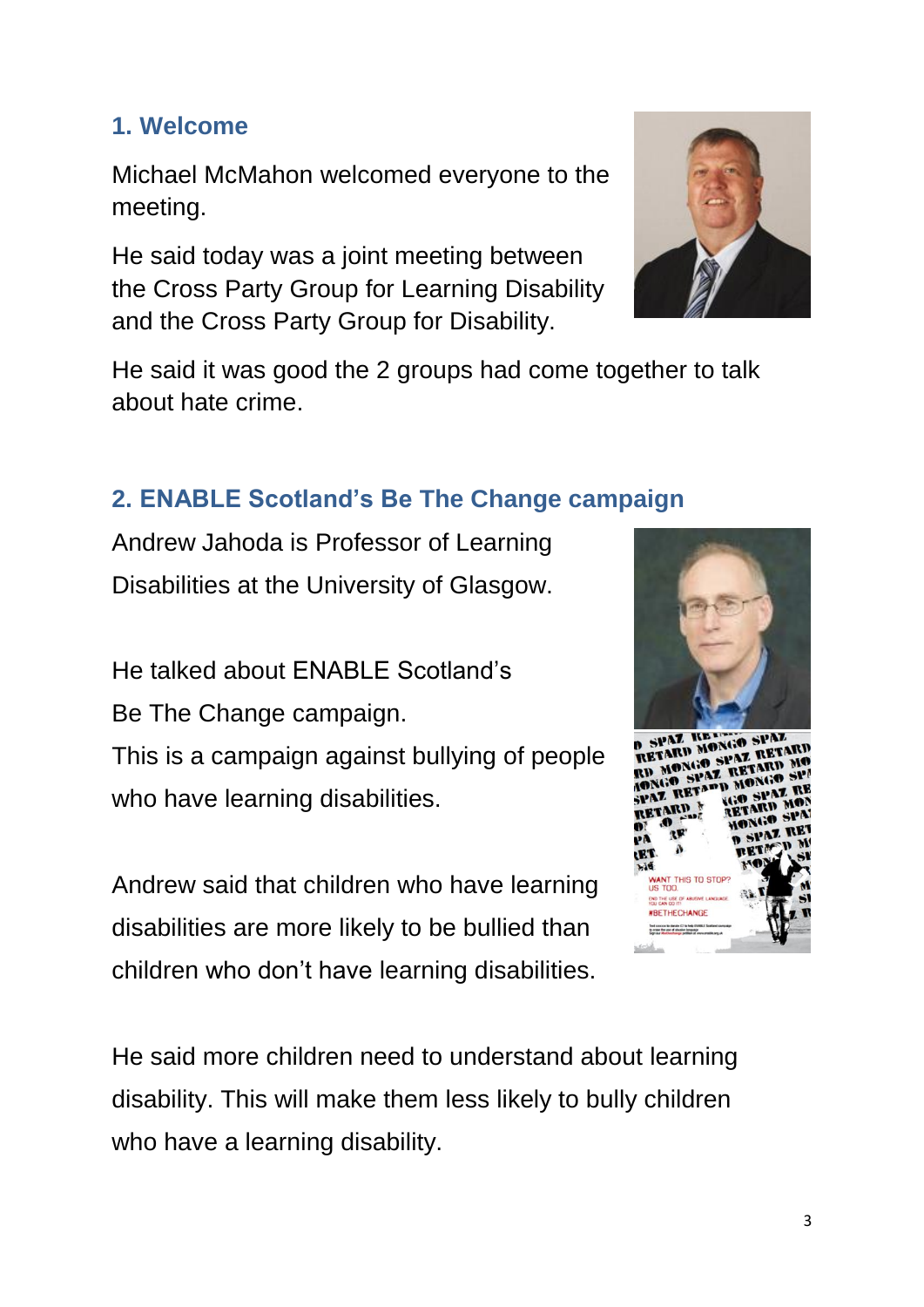He said ENABLE Scotland had made lesson plans for schools to teach children about learning disability.

Jan Savage is from ENABLE Scotland. She talked about the Be The Change campaign.



important. But they were not enough on their own.

The Be The Change campaign tells everyone to stop using hurtful language about people who have learning disabilities.

Keith Lynch is from People First. Keith said he had seen a mug in the shop in the Parliament that said 'numpty'. He said he didn't like that.



Jan said the Be The Change campaign is all about speaking out about hurtful language.

Michael McMahon MSP said he would look into the mug.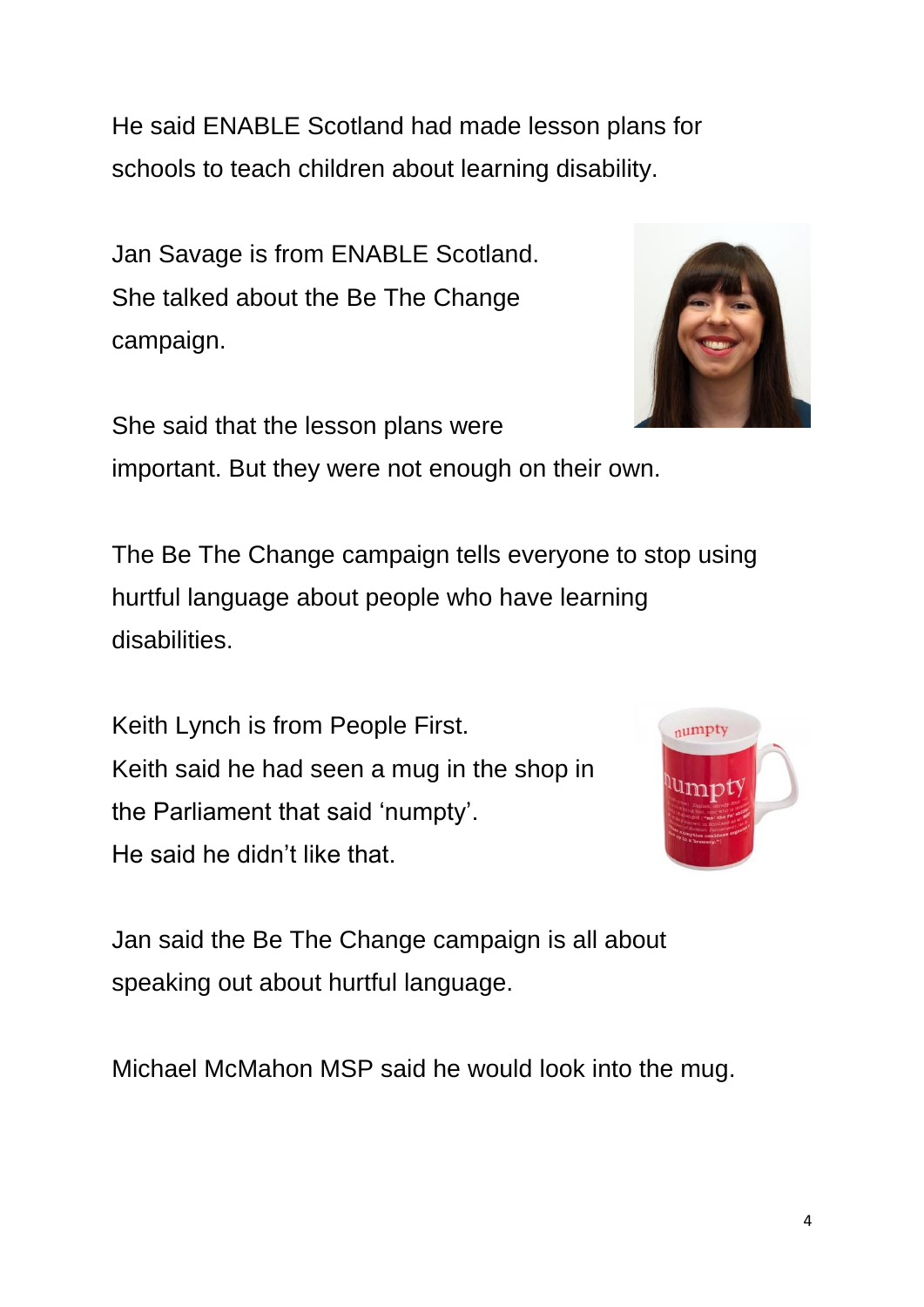# **3. John Wheeler, Chairperson of Quarriers Discovery Group**

John spoke about his experience of bullying and hate crime.



He said that when he is on the bus or at the shops he worries about being bullied and threatened.

He said one of his friends had been bullied in his own home by people banging on the windows.

He said lots of people are bullied because they have a disability.

He said it happens all over Scotland.

He said we need to keep pushing to change everyone's attitude.

He said that many organisations across Scotland are supporting people to stand up to hate crime.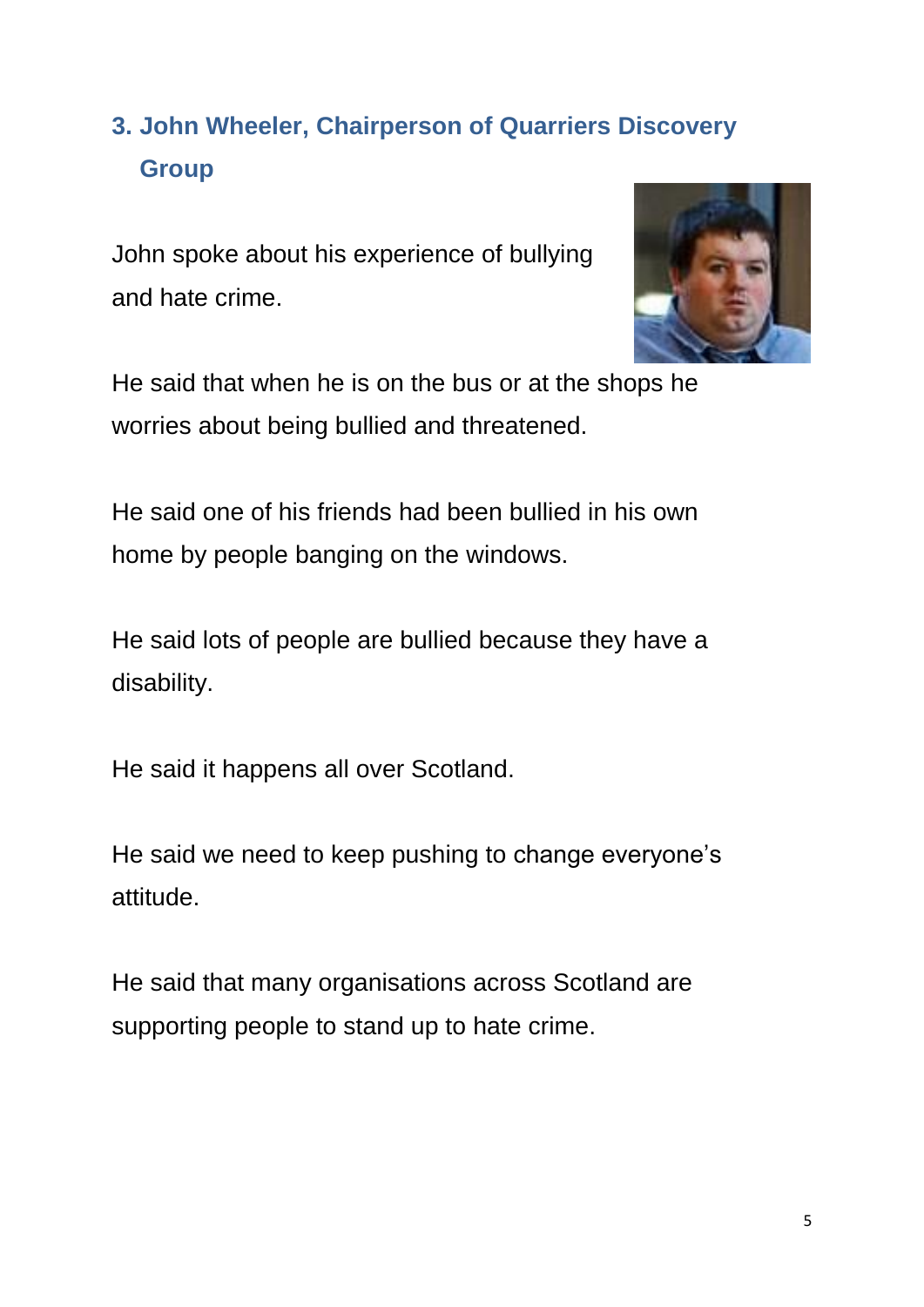### **4. People First – Hate Crime Film**

Keith Lynch from People First showed a film about hate crime.

The film was made by people who have learning disabilities.

The film said that not many people tell the police if they have been the victim of a hate crime.





The people on the film said sometimes when you are bullied support workers tell you to ignore it.

People said they sometimes feel like they have to put up with hate crime.



The film said people should listen when someone says they have been a victim of hate crime.

People should realise it is a hate crime and report it.

You can watch the film online here – [www.peoplefirstscotland.org/gallery/](http://www.peoplefirstscotland.org/gallery/)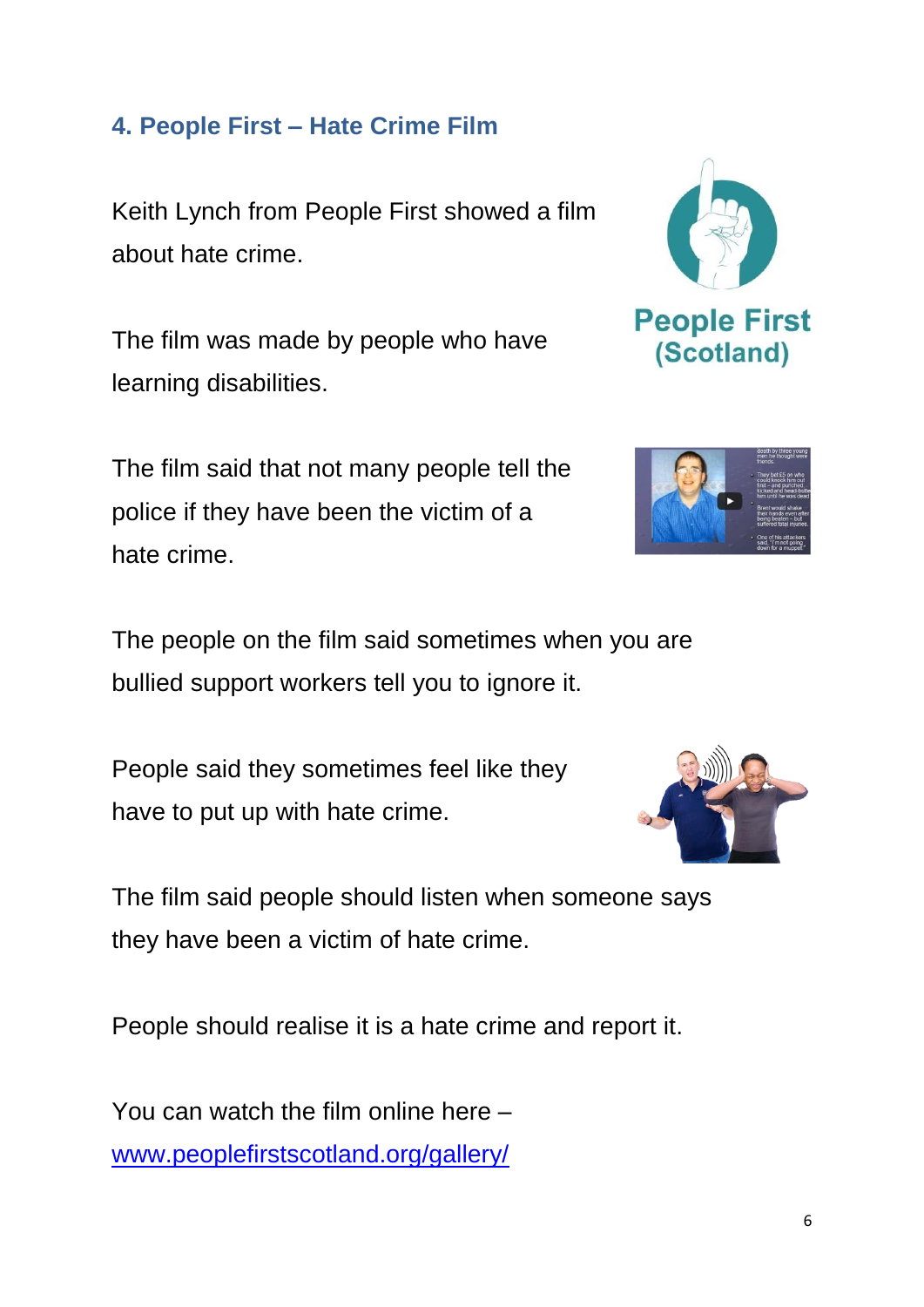7

### **5. Euan Smith, Police Scotland**

Euan said in the past the police sometimes didn't take hate crime seriously.

He said that was the wrong thing to do.

He talked about a project the police are doing in Renfrewshire called Keep Safe.

The police have set up 43 Keep Safe Places where people can go for help.

He said there are plans to do this in other areas too.

He said the police want to get better at dealing with hate crime.

And they want to make sure people report hate crime to the police.





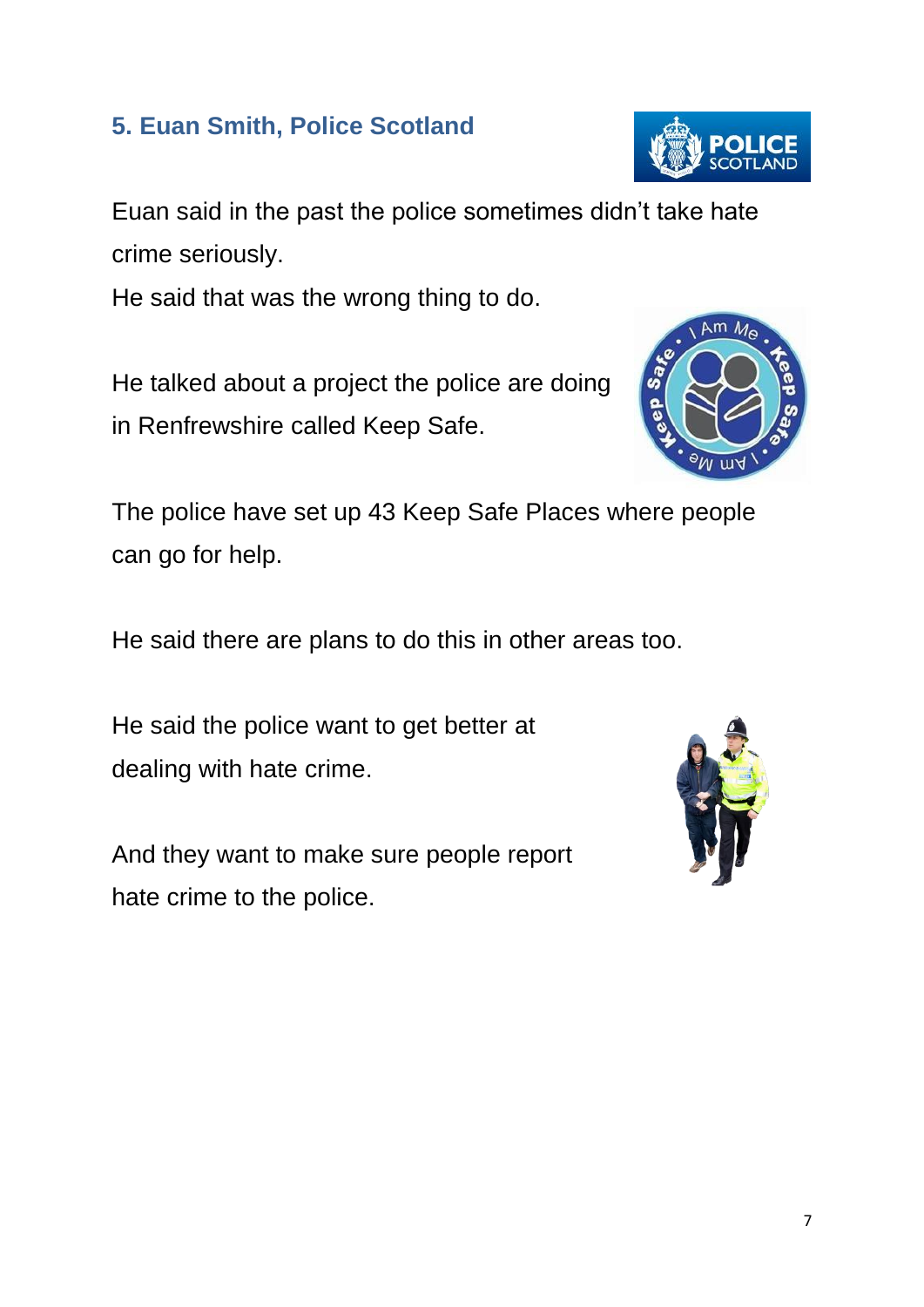#### **6. Helen Hunter, Quarriers**

Helen talked about hate crime against people who have learning disabilities.

She said Mencap had done some research about hate crime.

They found out that 2 out of 3 people who have a learning disability had been a victim of crime.

9 out of 10 people said they had been bullied.

Helen said that we need more information about hate crime against people with learning disabilities in Scotland.

Helen said Professor Nick Watson from the Centre for Disability Research has started some work on this.

She said the public have got to learn that hate crime and bullying are unacceptable.

Helen said we need joint work across Scotland to tell the public about hate crime.





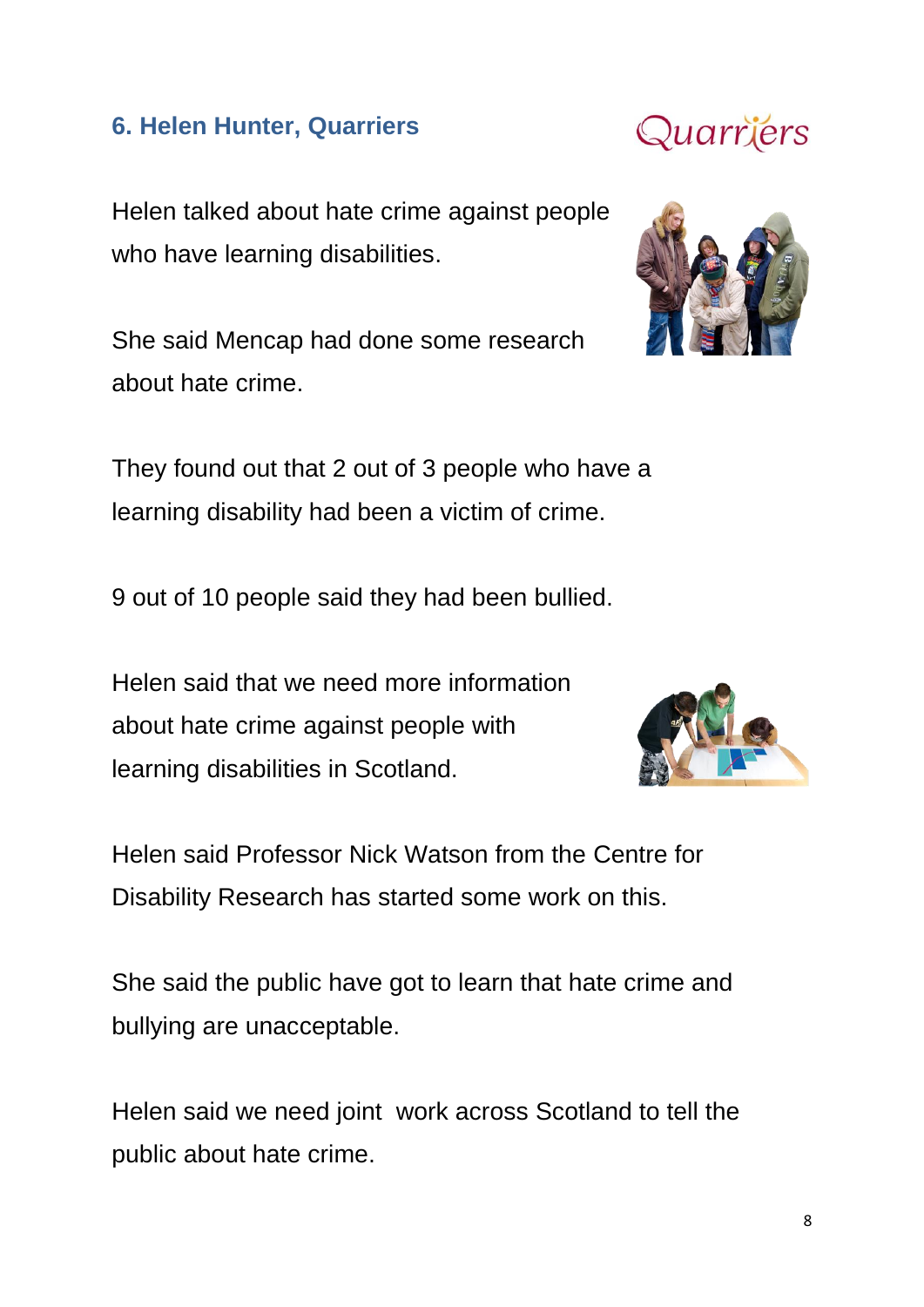### **7. Questions**

One person said there is a National Action Plan on hate crime in England.

This is a plan to help stop hate crime.

But there is not a plan like this in Scotland.

One person said it would be good to have a mobile phone app where you can report hate crime.

Euan Smith from Police Scotland said that making an app might be expensive.

But he said people can report a hate crime on the Police Scotland website – [www.scotland.police.uk/](http://www.scotland.police.uk/)

#### **8. Actions – what happens next**

Everyone agreed that the Convenors of the two Cross Party Groups should ask some Parliamentary Questions to the Scottish Government.